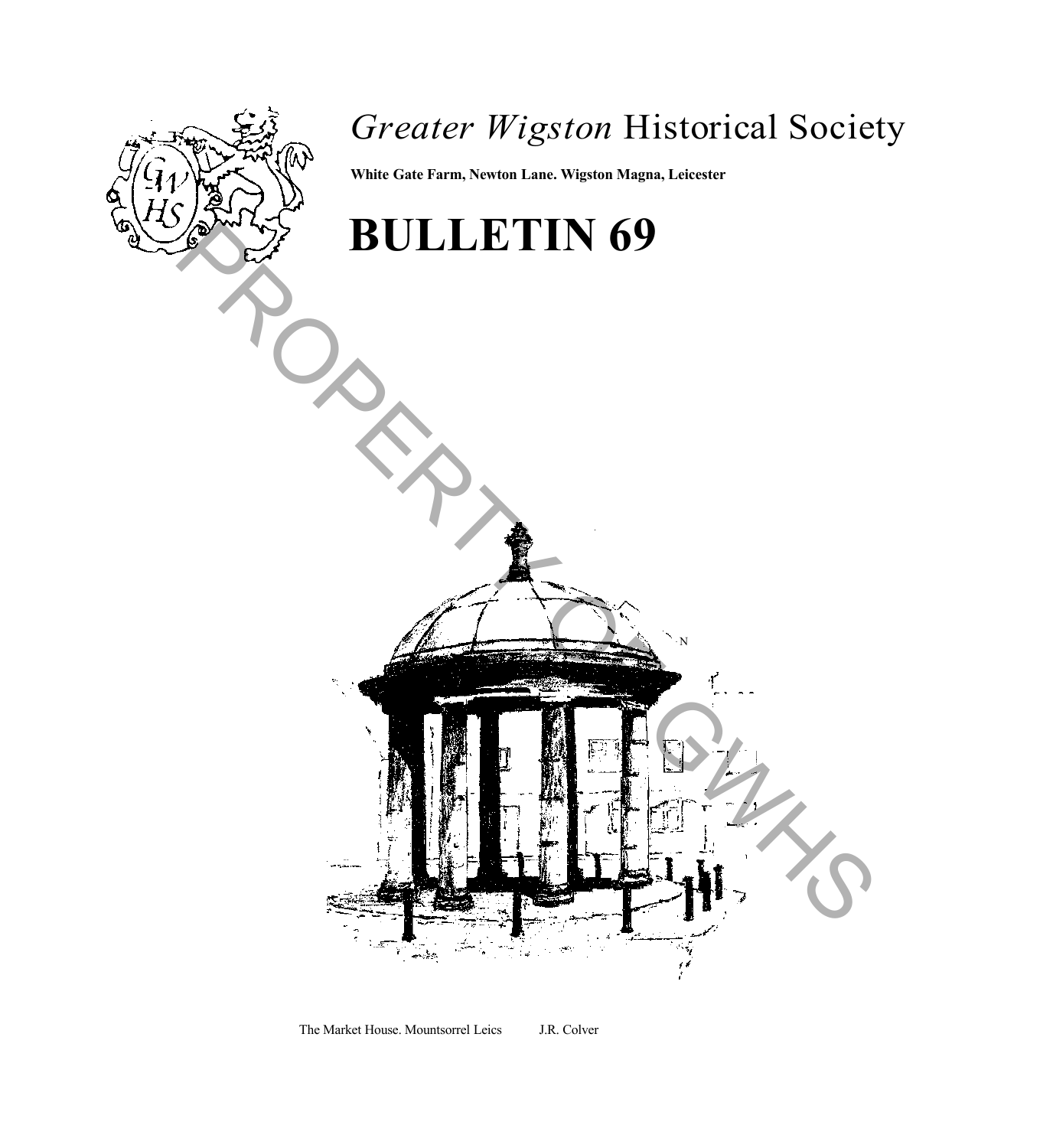#### **PROGRAMME OF MEETINGS - JUNE 2004 TO FEBRUARY 2005**

#### **Wednesday**  $16^{th}$  June 2004

Visit to Market Harborough, tour of the town, with Colin Crosby. Meet Paddock Street 7.00p.m. to share transport.

#### **Wednesday 18th August 2004**

Old Wigston in slides & film - Peter Clowes 7.30p.m. U.K. Church Boys' Brigade Rooms.

#### **Wednesday** 15th **September** 2004

Visit to Unitarian Church, East Bond Street, Leicester Meet Paddock Street 7.15p.m. to share transport.

## \*\*Wednesday 20th **October 2004\*\*(See page 6 for details)** Leicestershire's Secret War- Enigma, Beaumanor Hall & the Bletchley Park Connection - Hugh Davies from Bletchley Park **7.30p.m. Wigston Magna Methodist Church. By Ticket only** Old Wigston in slides & film - Peter Clowes<br>
7.39p.m. U.K. Church Boys' Brigade Rooms.<br>
Wednesday 15<sup>cs</sup> September 2004<br>
Sixti to Unitarian Church, East Bond Street, Leicester<br>
Mecil Paddock Street 7.15p.m. to share trans

#### **Wednesday** 17th **November** 2004

History of the Quakers - Malcolm Elliott 7.30p.m. U.R. Church Boys' Brigade Rooms.

#### **Wednesday** 15th **December** 2004

Christmas Social with quiz, games & supper 7.30p.m. U.R. Church Boys' Brigade Rooms.

#### **Wednesday 19th January** 2005

Calke Abbey - Mrs. Gillespie from National Trust 7.30p.m. U.R. Church Boys' Brigade Rooms.

#### **Wednesday 16th February** 2005

A.G.M. followed by A Look at Gertie Gitana - Tony Lawrance 7.30p.m. U.R. Church Boys' Brigade Rooms.

The Bulletin is published three times a year on 1st February, June and October. Articles etc. (which are always welcome) should be submitted to the editor three clear weeks before the publication date please.

\* \* \* \* \* \* \* \* \* \* \* \* \* \* \* \* \* \* \* \* \* \* \* \* \* \* \* \* \* \* \* \* \* \* \* \* \* \* \* \* \* \* \* \*

Editor: Tricia Berry, 7 Wensleydale Road, Wigston. Leics. LEI8 3RX.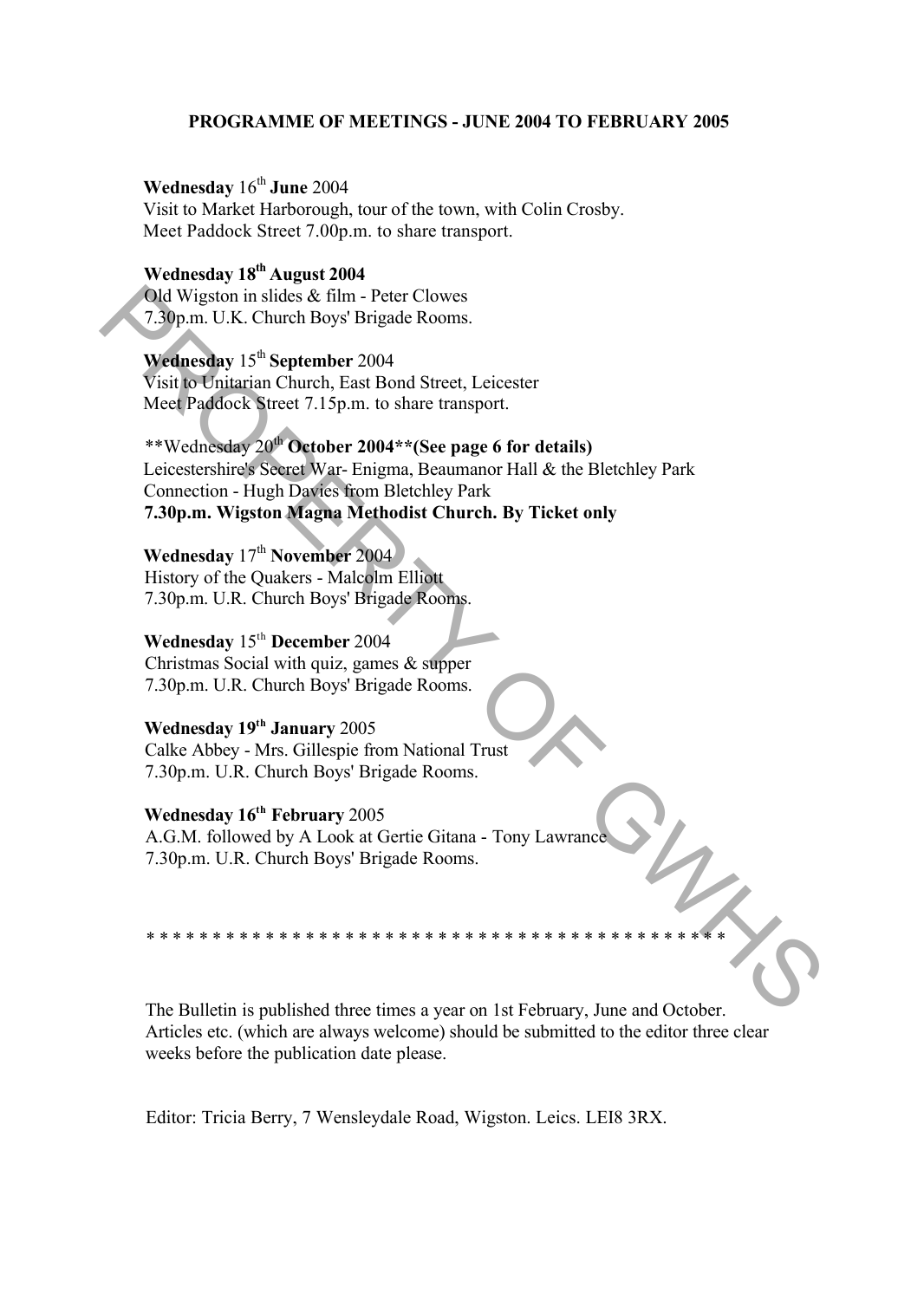#### **FRONT COVER**

Jim Colver's drawing for the cover this time features the Market House in Market Place, Mountsorrel. Its domed rotunda is supported by eight Tuscan columns and crowned with an urn. It was built in 1793 by William Thomas for Sir John Danvers on the site of a medieval cross which was then relocated to Sir John's home in Swithland Hall Park.

The Danvers family were generous benefactors in the area. An earlier Sir John being responsible, in 1727, for building the south aisle of St. Leonard's Church, Swithland. Many members of the family are buried with impressive monuments within this church. However in the churchyard a tomb-chest to one family member, Sir Joseph who died in 1753, is positioned half in and half outside the boundary. This, at his specific request, is so that his dog could be buried next to him. Dog lovers will be able to relate to this!

#### **FEBRUARY MEETING**

The Society held its Annual General Meeting when approximately 40 members were present. The evening commenced with:

\* \* \* \* \* \* \* \* \* \* \* \* \* \* \* \* \* \* \* \* \* \* \* \* \* \* \* \* \* \* \* \* \* \* \* \* \* \* \* \* \* \* \* \* \*

1) Apologies for absence being recorded from Mary Freestone, Ruth Harper & Elizabeth Ayres

2) The Secretary, Tricia Berry, reading the minutes of the February 2003 A.G.M. which were agreed and signed by the Chairman as correct.

3) The Treasurer, Brian Bilson, explaining the year end accounts. He noted these showed a surplus of £98 98, but that some adjustments were required to give a more accurate picture. Namely an agreed donation of £50 00 to the Framework Knitters Museum had not been made and an advance payment of £50 00 towards 2004 outings had been made during 2003. These two items cancelled each other out. Also an invoice for outstanding room rental had not been received and so did not show in the accounts. This was expected to be £56 00 therefore the true surplus was £42 98. Bob Wignall proposed and the meeting agreed the accounts be passed. It was then agreed to leave the subscriptions for the coming year unchanged at £7 (full) and £5 (concessionary). It was proposed to donate Ä50 00 to the FWK Museum as in previous years plus the Ä50 00 missed from 2003. It was noted the summer trips were back in credit. The Danvers finally were generous benefactors in the ease. An earlier Sir John being<br>Tresponsible, in 1727, for building the south aisie of St. Leonard's Church, Swithland<br>Many members of the family are buried with impres

4) The Chairman, Edna Taylor, reported another successful year with meetings well attended and speakers enthusiastically received. She thanked the Officers for their work over the year and also all members for their support, without whom there would be no society.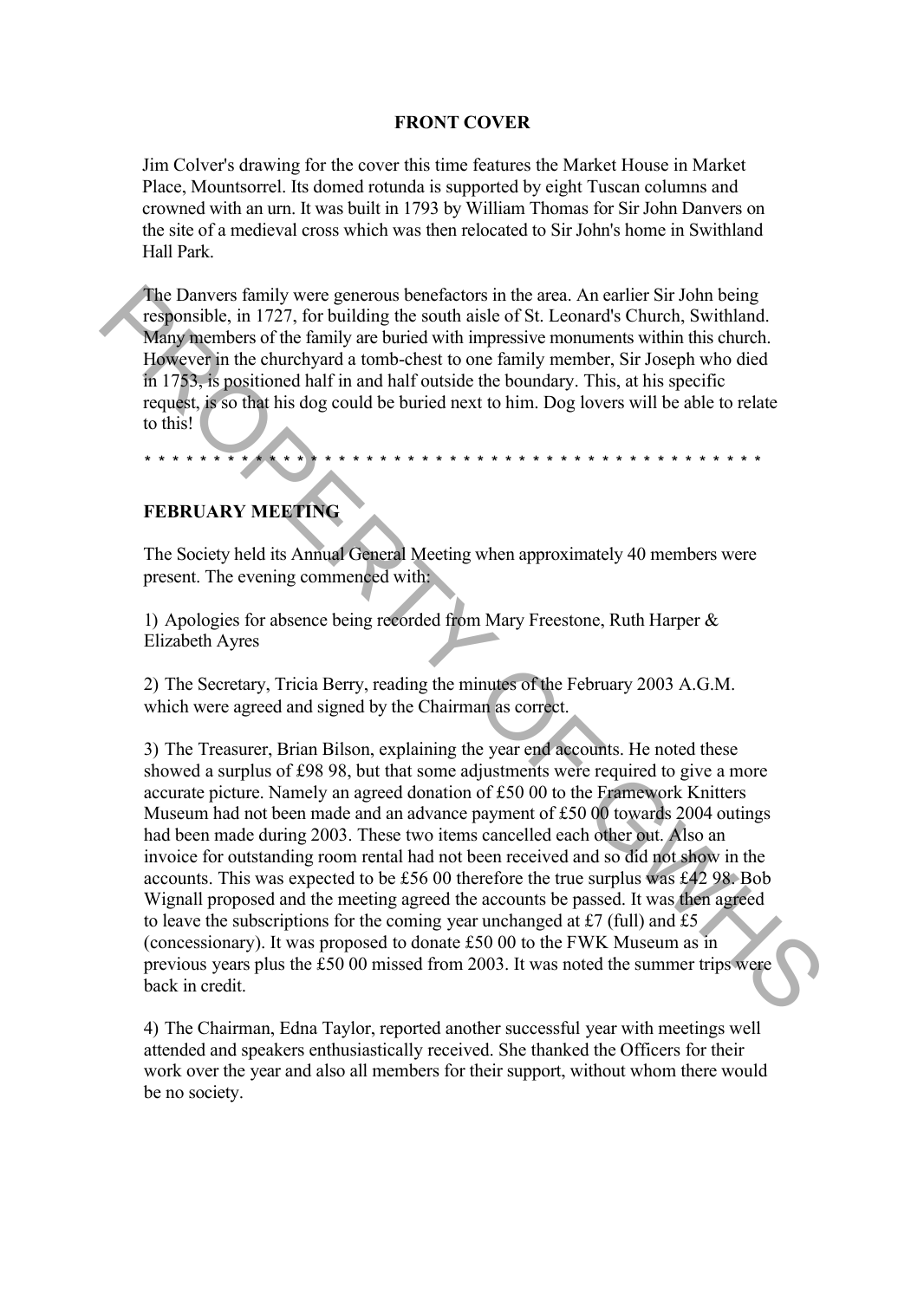5) The Membership Secretary, Stella Tweed, saying that the membership currently stood at 75, 5 less than last year. There were 15 paying the full membership, with 58 concessionary with 2 honorary. Attendance at meetings averaged 40.

6) Election of Officers: In the absence of any nominations it was proposed by Bob Wignall and seconded by Colin Towell that all officers be re-elected and this was carried unanimously.

7) Any Other Business. Colin Towell outlined plans of the Civic Society to place Blue Plaques on certain Wigston buildings of note or associated with interesting people; perhaps accompanied by an explanatory leaflet. Our Society committee had already been approached and agreed to their suggestion that this be a joint venture and an informal meeting of representatives of the two groups had taken place. Members endorsed this idea and upon learning the Rotary Club had come up with a similar plan hoped all could work together on this. The possibility of a Lottery Grant is being looked into and it was agreed it would also be an apt use for the £250 legacy from the late Mr. Wignall. 7) Any Other Business. Coint Towell outlined plans of the Civic Boitev to place Blue<br>means on extrain Wigston buildings of note or associated with interesting people;<br>perhaps accompanied by an explanatory leallet. Our Soc

Possible ways of using some of the Ä1000 in the Society's deposit account were also discussed. Suggestions being a donation if needed to the Pride in Borough in Bloom competition in which Wigston came fourth last year, or to sponsor the clearing and planting of a bed outside the old Two Steeples factory.

Members were then reminded that renewal subscriptions were due and should be paid that evening if possible.

The second part of the evening was taken up by our President, Duncan Lucas, who spoke on the history of the land now forming the Rosemead Drive housing estate and Brockshill Country Park. There were two distinct farms, Brocks Hill Farm whose farmhouse survives as a residential home, and Grange Farm once the home of the Nichols family, whose farmhouse has been demolished. The latter not to be confused with The Grange which is the other side of Harborough Road and now a pub and restaurant.

Duncan used to farm the land and obviously has a deep affection for it and considerable understanding of its character. He passed round an arrow head and cutting tool found there, thought to be 4500 years old. Roman scatterings have also been discovered near the Washbrook and Saxon remains including a brooch near Lucas marsh. He mentioned coal used to be transported round Coalpit Nook (the name of one of the fields on the Wigston/Oadby border) en-route to Kibworth according to Merton College records. All the fields had different types of soil (this surely suggesting that it was a deliberate policy when the fields were created at enclosure; it would also explain why some have such odd shapes).

In recent times the land was owned by the Carmichael family. Some was sold to Calverleys the builders, the Carmichaels donating money for the establishment of the Church of Christ building on Rosemead Drive. Duncan bought Grange Farm and this now forms the basis of the Country Park. A suitable location as the area was always rich in wildlife.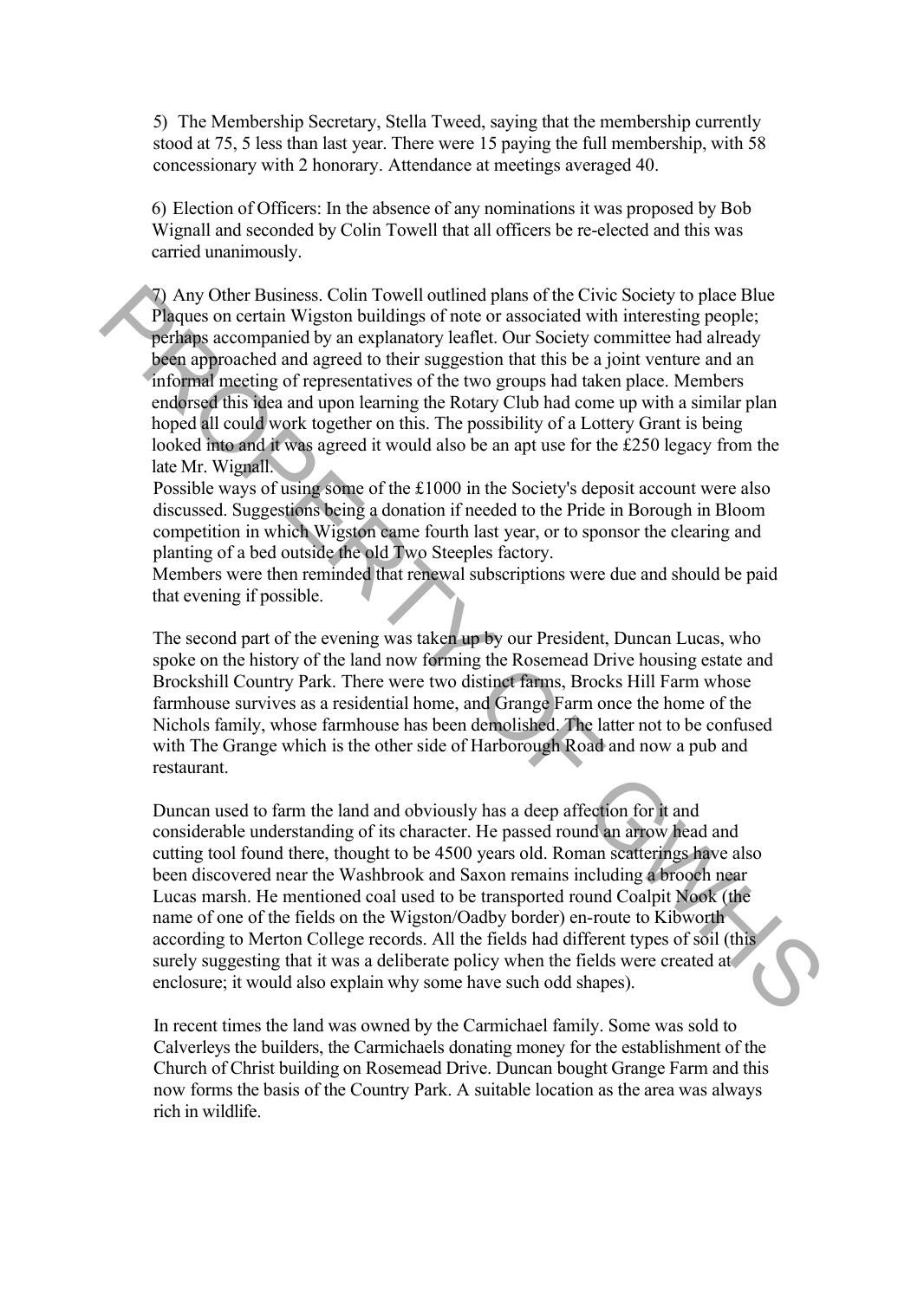#### **GREATER WIGSTON HISTORICAL SOCIETY** ANNUAL **ACCOUNTS**

#### **Receipts and Payments for the year ending 31st December 2003**

#### **Receipts**

| Opening Balances as at 1/1/03: |        |               |
|--------------------------------|--------|---------------|
| Cash in Hand                   | 4.83   |               |
| Current A/c                    | 118.00 |               |
| Deposit A/c                    |        | 863.81 986.64 |
| Subscriptions                  |        | 395.00        |
| <b>Donation</b>                |        | 2.00          |
| Collections                    |        | 78.37         |
| Visits-Breedon & Appleby       |        | 734.00        |
| <b>Christmas Social</b>        |        | 255.00        |
| <b>Bank Interest</b>           |        | 14.43         |
|                                |        |               |

#### **Payments**

| Lecturers' Fees & Expenses        |       | 145.00          |  |
|-----------------------------------|-------|-----------------|--|
| Donations                         |       | 0.00            |  |
| <b>Bulletin printing</b>          |       | 67.25           |  |
| Room Hire                         |       | 56.00           |  |
| <b>Secretarial Exes</b>           |       | 90.87           |  |
| Visits-Breedon & Appleby          |       | 775.50          |  |
| Christmas Social                  |       | 245.20          |  |
| Closing Balances as at $31/12/03$ |       |                 |  |
| Cash                              |       | 4.83            |  |
| Current $A/c$                     | 66.63 |                 |  |
| Less $u/c$ chq                    | 85.00 |                 |  |
| Deposit A/c                       |       | 1099.16 1085.62 |  |

**2465.44**

**2465.44**

#### **MARCH MEETING**

This evening did not go according to plan because the speaker failed to turn up. We have still to discover why we were not notified that there was a problem. Lincoln Record Office where she works have expressed their regret even though it was not their fault, the booking was made with the speaker direct. However we understand she is now on long term sick leave so wish her well and a speedy recovery. Curent A/c 118.00<br>
2 Appleion (16.2 and 20.23 and 20.23 and 20.23 and 20.23 and 20.23 and 20.6 and 20.6 and 20.6 and 20.6 and 20.6 and 20.6 and 20.6 and 20.6 and 20.6 and 20.6 and 20.6 and 20.6 and 20.6 and 20.6 and 20.6

Grateful thanks to members Mike Forryan, Anne Brown, Edna Taylor, Peter Clowes, Colin To well, Di Lawrance and Mary Mason who gave impromptu accounts of their family history. Also to a visitor, John Garner, who spoke of his recently launched book Prince Wigstan's Legacy.

#### **APRIL MEETING**

Believe it or not the same thing happened again this month! In 20 years we have never had a speaker not turn up with no advance warning and then for it to happen two months running is amazing. This time the speaker telephoned later in the evening to offer her most sincere apologies. Her taxi driver let her down badly by getting completely lost and unbelievably having no A-Z to refer to! She has been re-booked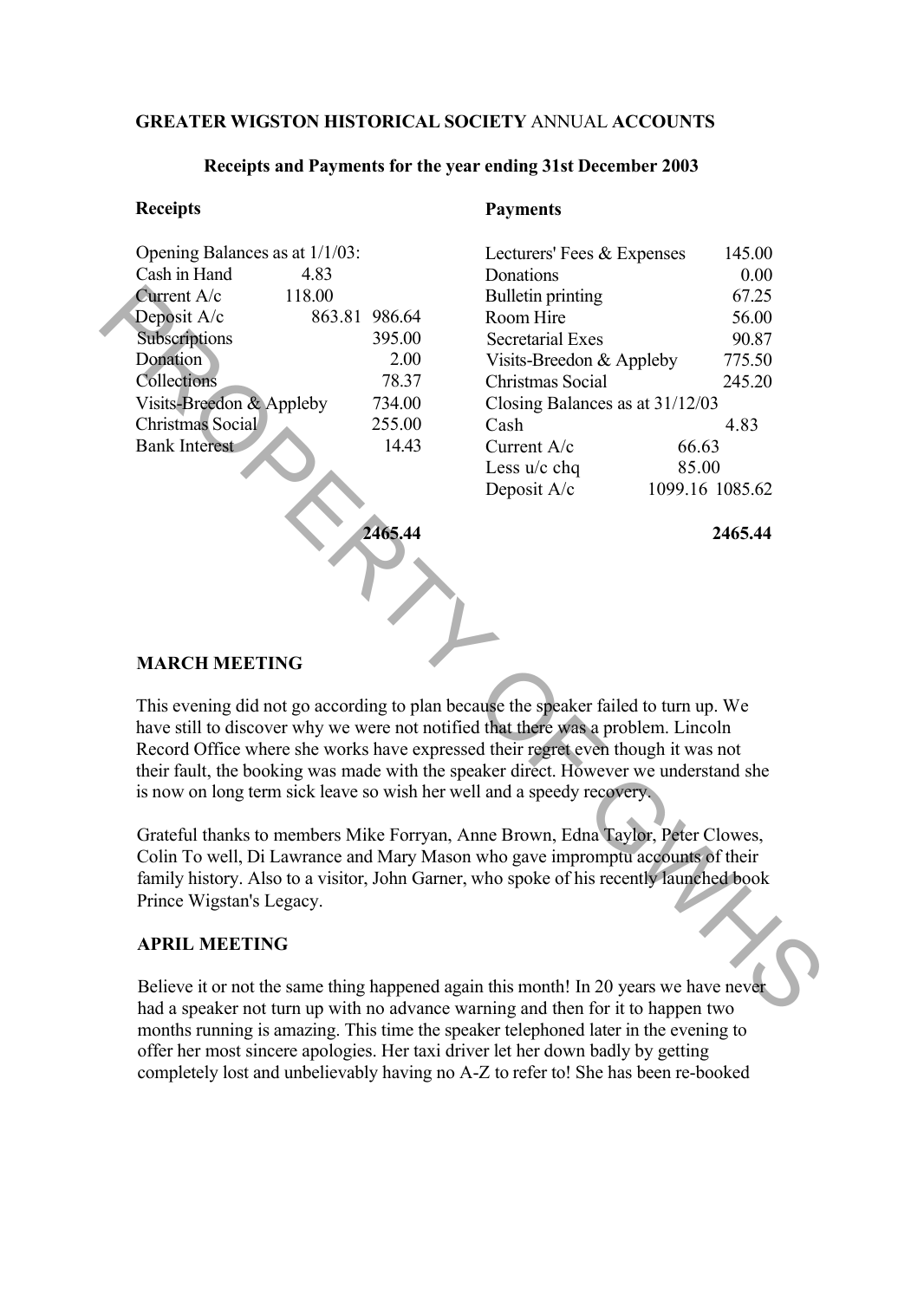for January and we are going to collect her on this occasion!

We do apologise to members. It is disappointing when people have made an effort to attend that this should have happened.

#### **MAY MEETING**

Much better luck this month for our main summer outing which took us to Barrowden, Nr. Uppingham. Guided by Graham & Linda Worrall we started the evening at the St. Peter's church where we were given an outline of the history of this very pretty village.

Bounded on the south side by the River Welland the parish was once owned by the king and used as a hunting forest before being sold to the Earls of Warwick in 1487. Lost in battle by them it was confiscated back to the king and by 1550 was owned by the Cecil family, Earls of Exeter, after whom the pub is named. They still own about 60% today. The parish consists of about 800 acres and the open fields were enclosed in 1882. Interestingly the main Leicester/Uppingham road ran through the village before highway improvements took the carriageway a mile or two to the north of the village. Paramovien, Nr. Uppingham. Guided by Graham & Linda Worrall we started the<br>
evening at the St. Peter's church where we were given an outline of the history of this<br>
copynectly village.<br>
Boarded on the south side by the Riv

St. Peter's church was the centre of the six neighbouring ones of Seaton, Thorpe, Morcott, Bisbrook, Glaston and Luffenham. The lady chapel, chancel and nave date from c!210, the south aisle being added by c!250 and north aisle by c!335. By c!420 the church had its tower and spire and the clerestory. The south door is a mere 250 years old but the iron work was re-used and dates from 1190. There is an unusual squint within the lady chapel which is directed across the nave towards the door presumably so that the priest could see who was coming into the building.

On a walk round the village we saw several handsome former farmhouses, one whose roof timbers have been dated to the 1400s. Even the few modern buildings have been constructed of the local stone and blend in beautifully. Barrowden was a busy village with a market, two tanneries (one concentrating on making parchment), wagon builders, forge and an iron works. Four interesting brick burners were built for the latter by German POWs and two survive, though are now in a dangerous condition.

The party then divided, some going to view two dovecotes with accommodation for 1,000 birds each in the grounds of Knott House and the rest visiting the Baptist Chapel. This chapel built in 1819 has strong associations with Thomas Cook. He visited it on his preaching rounds and it was there he met his future wife Marianne who was the Sunday school teacher. They were married in the parish church. The little chapel closed last December and there is hope it can be saved and perhaps turned into a museum to commemorate their contribution to the travel and hotel industries.

We then met up again at the village hall where the Wakerley and Barrowden branch of the W.I. had put on a wonderful cold buffet with plenty of tea and coffee. Finally Edna Taylor thanked our guides and the W.I. and we returned to Wigston at 10.45p.m.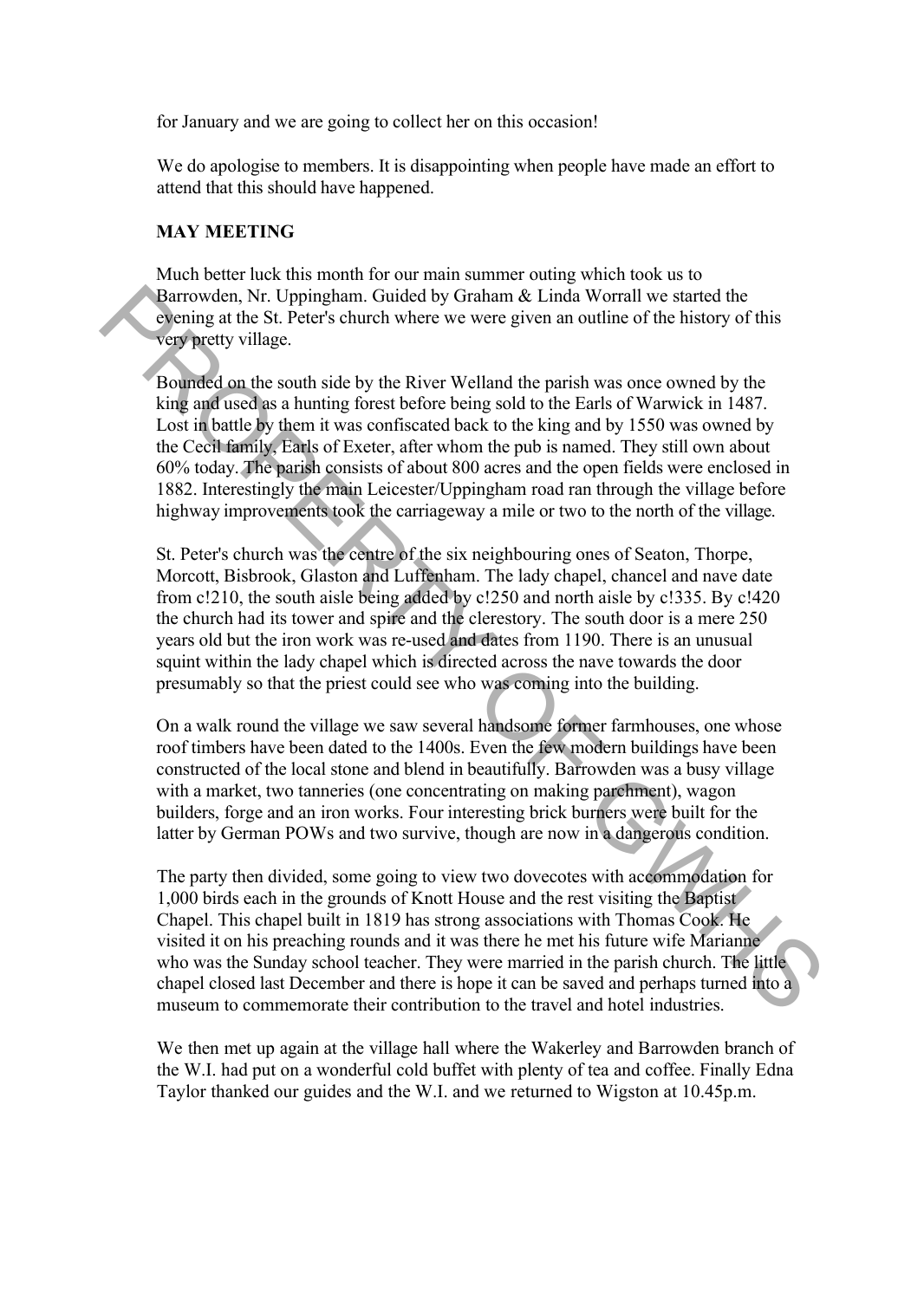#### **VISIT TO MARKET HARBOROUGH IN JUNE**

There are still some vacancies for this trip, so if you have not registered to go but would like to do so please just turn up on the night. Booking in advance is not essential on this occasion as there is no meal or coach to book, but please remember to bring the Ä3 00 charge with you.

#### **\*\*OCTOBER MEETING -LEICESTERSHIRE'S SECRET WAR\*\***

Please note there will be special arrangements for this meeting. The speaker, Hugh Davies is an official guide at Bletchley Park, the War Station for MI6 and the Government Code and Cypher School during WWII. He gives his talks to raise funds for this unique place which has recently been opened as a museum to commemorate the crucial role it played in the allied victory. Top secret communications between Hitler and his chain of command were transmitted in code on Enigma machines and picked up at various listening posts round the country including one set up in the basement at Beaumanor Hall in Woodhouse. These were then relayed to gifted mathematicians and linguists at Bletchley who struggled to de-code them. Their efforts led to the development of the world's first computer, Colossus. \*\*OCTOBER MEETING -LEICESTERSHIRE'S SECRET WAR\*\*<br>
Please note there will be special arrangements for this meeting. The speaker, Hugh<br>
Dowernment Crole and Cypher School during WWII. He gives his salts to raise funds<br>
for

It is believed it will be a popular evening and of interest to people other than Society members. It has therefore been decided to make it an open meeting with a modest charge for visitors which will help defray the costs to the Society and also make the evening more worthwhile for Mr. Davies, who charges extra per head for audiences of over 50 people.

Therefore please note that for this meeting only we shall (hopefully) need extra space and will be at Wigston Magna Methodist Church in Cross Street. Admission will be by ticket only to keep track of numbers for Fire Regulations etc. There will be no charge for Members and your ticket should be attached to this Bulletin if you normally come to meetings. For visitors there will be a £3 00 charge. It is hoped that members will pass the word around and bring along any interested family and friends. Tickets can be obtained from Tricia at meetings leading up to October or by telephoning 2880156.

#### **OBITUARY**

It is with sadness that we report the death of Ken Roe on  $8<sup>th</sup>$  April, aged 92 years. Ken had been a member of the Society from its earliest days. Indeed he is one of those who registered an interest by signing a paper at Wigston Library in support of the idea of starting a historical society way back in 1980. He maintained his membership over the years and was a regular attender at the AGM's until quite recently.

We send our sincere condolences to his wife Iris and two sons.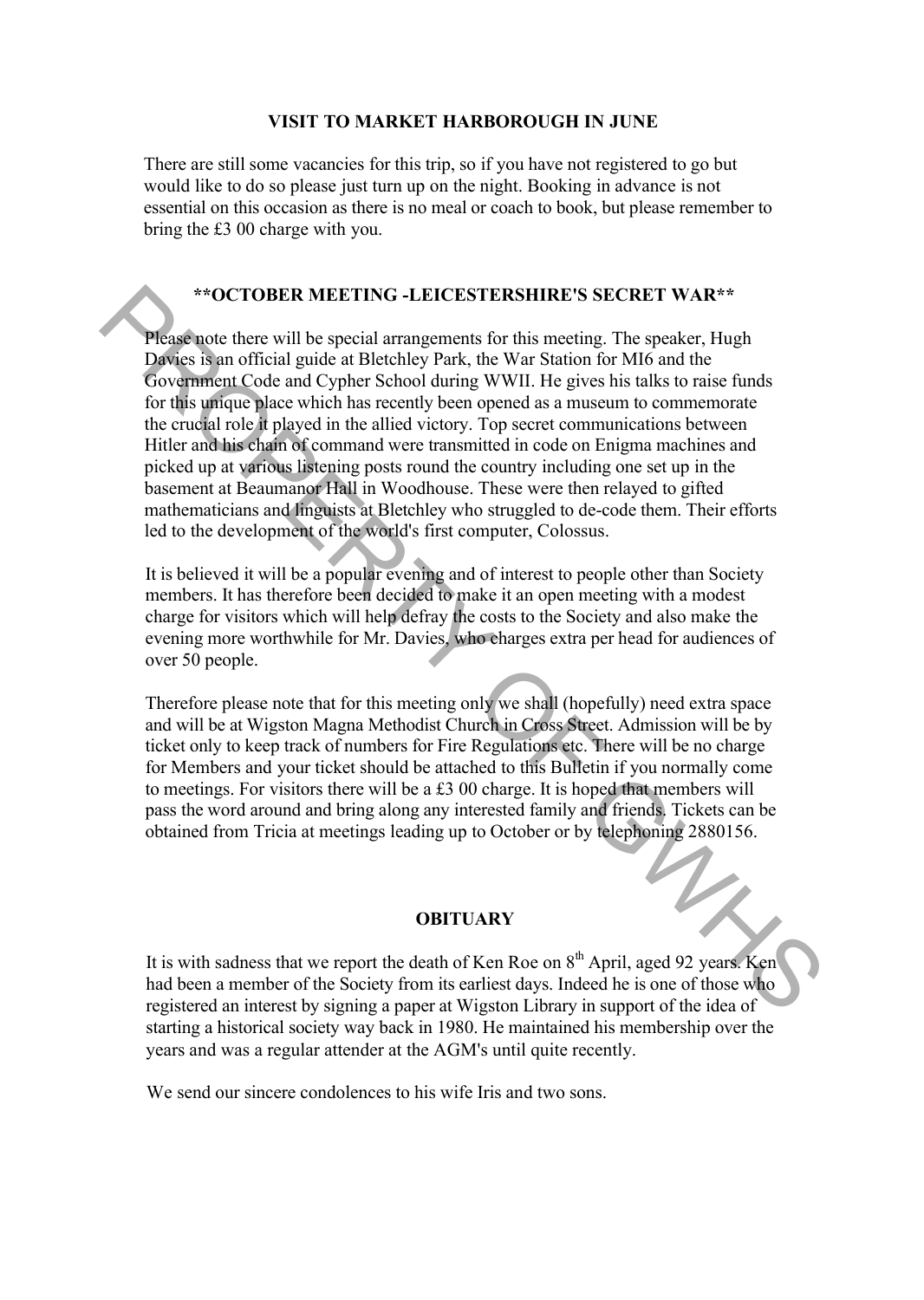#### **HERITAGE FORTNIGHT**

Following an exhibition of paintings of Wigston and South Wigston to be hosted at the Record Office in September by Duncan Lucas and Alan Kind, a Heritage Fortnight is to take place at the United Reformed Church, Wigston during the first two weeks of October. These have been held twice before and are very popular with both members and the wider population. Duncan would be grateful if members could bare these in mind and offer support both as a visitor and to help with stewarding of the latter.

\* \* \* \* \* \* \* \* \* \* \* \* \* \* \* \* \* \* \* \* \* \* \* \* \* \* \* \* \* \* \* \* \* \* \* \* \* \* \* \* \* \* \* \* \*

#### **INFORMATION FROM DEEDS**

A collection of deeds has recently been made available to us. They contain the following snippets of information in addition to what you might normally expect to find.

The first bundle relates to a plot of land off Central Avenue which once formed part of the paddock of Wigston Hall. From these we learn that the original deeds for the Hall were lost on 10/5/1941 when the offices of a firm of solicitors at 11, Serjeants Inn Temple, London were destroyed by enemy action. The strong room was blown open and the deeds burnt in the subsequent fire. **EXECUTE THE SET INTERENT IN A SET CONDUCT THE SET CALCULATED AND THE SET ON CONDUCT SET CHARGED AND THE SET ON CONDUCT SET IN A SET ON CONDUCT SET ON A SET ON CONDUCT THE SET ON CONDUCT THE SET ON CONDUCT THE SET ON COND** 

The second bundle relates to a pair of semi-detached houses in Crete Avenue, Glen Parva. The land they were built on belonged to The Rt. Hon. Caroline Mary Sybil, Viscountess Eyres-Monsell. Eyres was her surname before marriage and Monsell was that of her husband. The Eyres Monsell estate was so named because it was also built on part of the land she owned.

However, Sybil's (as she was known) father's surname was Kettlewell which he changed to Eyres (his mother's maiden name) by Royal Licence soon after his  $21<sup>st</sup>$ birthday. So we could have had the Kettlewell Monsell estate instead which somehow doesn't sound at all right.

Roads off Narborough Road to the east of the Holiday Inn (formerly Post House Hotel) were also built on land belonging to this family. Dumbleton Avenue (after Dumbleton Hall, the family home in Worcestershire) is mentioned in the deeds. There is also Evesham Road (after the nearest town to Dumbleton). Meredith Road (after Rt. Hon. Bolton Meredith Eyres-Monsell, Sybil's husband) and Sybil Road (after herself).

\* \* \* \* \* \* \* \* \* \* \* \* \* \* \* \* \* \* \* \* \* \* \* \* \* \* \* \* \* \* \* \* \* \* \* \* \* \* \* \* \* \* \* \* \*

#### **SERIO-COMIC SCENE IN LOUGHBOROUGH 1857**

An accident which was attended by doubly calamitous results occurred in Woodgate on Saturday last.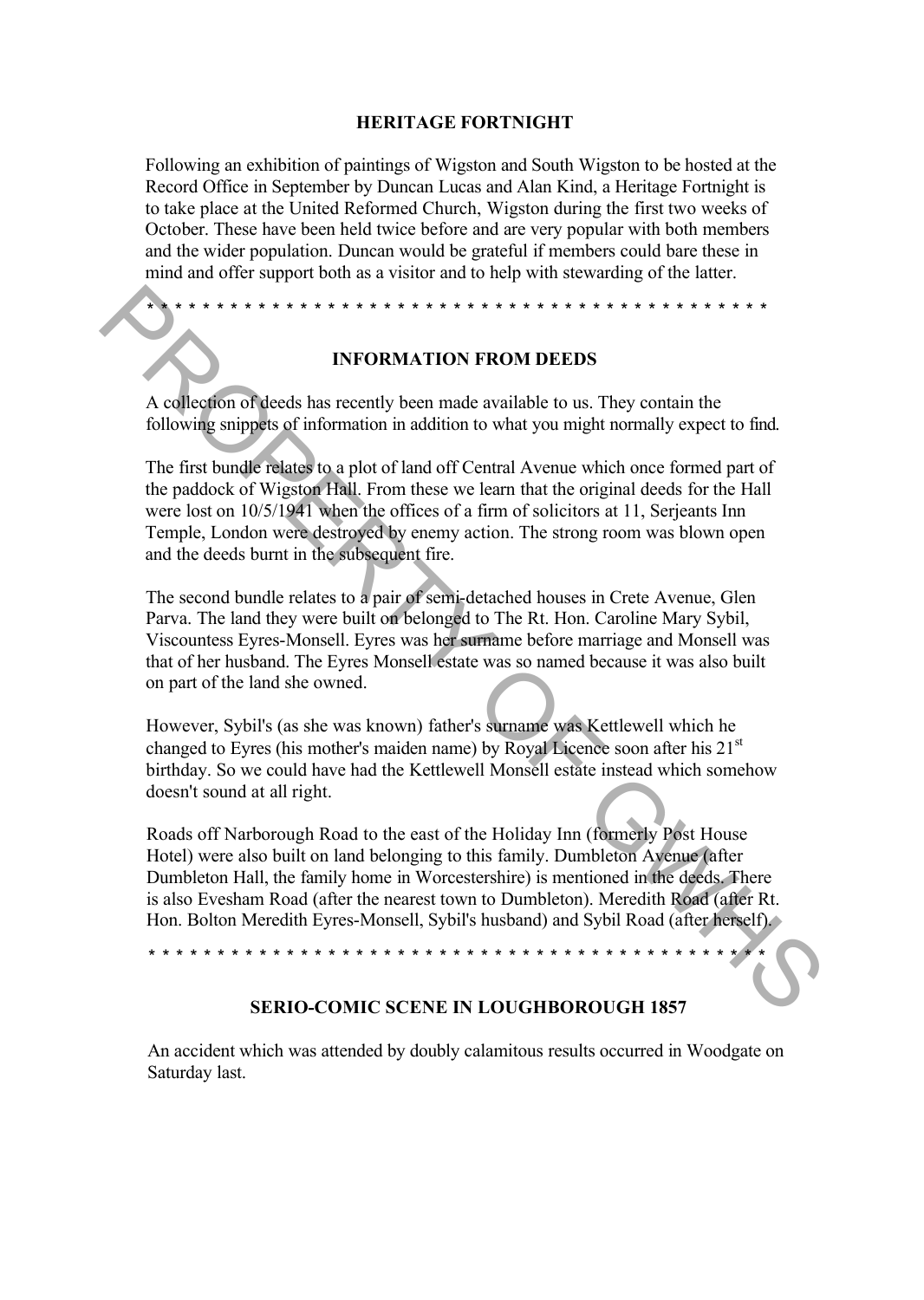One of Pickford's men was driving a horse with a dray (upon which was a cask of brandy containing about 60 gallons) into the gateway of Messrs. Paget & White's warehouse, and in turning from the street, the cask rolled off and burst, the contents running down the street.

Almost as instinctively as wasps round a sugar cask, a number of women were quickly on the spot. "What is it" says one, "Porter" cries another. A third ladled up a little in her hand and tasting exclaimed "It's good, I like it, it's brandy." The old adage 'a woman for a quick thought' was fully verified. Mugs, jugs, cups and saucers, tins, bowls, buckets and pancheons were brought into play to check the progress of this 'liquid fire'. It had almost arrived at the sewer grate - what was to be done? As quick as thought, aprons, shawls and other portions of dress were torn from the wearers, while pitchers and bellies were filled to their hearts content. Some could barely stand and those who had been more abstemious while collecting, gave way to excess on reaching home and were soon prostrate on the floor. whoman for a quick thought was filly verified. Nuass, iggs, cups and saucers, tins<br>
bowls, buckets and pancheons were brought into play to check the progress of this<br>
Heighel Gre. It had almost arrived at the sewer grate -

A stranger might have supposed that the plague had been raging or that he was on the spot where a sanguinary battle had just been fought, nearly a score were lying in all directions, some apparently dead.

This may be said to be one of those 'ill winds that do nobody any good'. The drayman lost his brandy and those who found it, lost their senses.

#### **A RAILWAY CARRIAGE LIGHTED BY GAS - 1857**

On Monday week, a trial of a new invention was made between York and Milford Junction, when a first class carriage was lighted by gas. The carriage belonging to the Great Northern Railway Company.

Each of the three compartments had an argand burner, the illuminating power being amply sufficient to allow newspapers to be read with the same ease as in a room where gas light is used.

The carriage was fixed to an engine and tender and this small train containing Mr. Knapton, the inventor and several other persons, started from York station at half past 8 o'clock for Milford Junction, where it arrived in 17 minutes, being at the rate of nearly a mile a minute, the journey bring 16 miles in length. During the transit, the gas burnt steadily and regularly, the flickering associated with all descriptions of artificial light being on this occasion, very slight indeed.

With respect to the difference in the expense of gas and oil, we are told that a carriage with these gas lights travelling from York to London would cost within a fraction of 2.5d, while oil would be consumed amounting to Is 7.5d.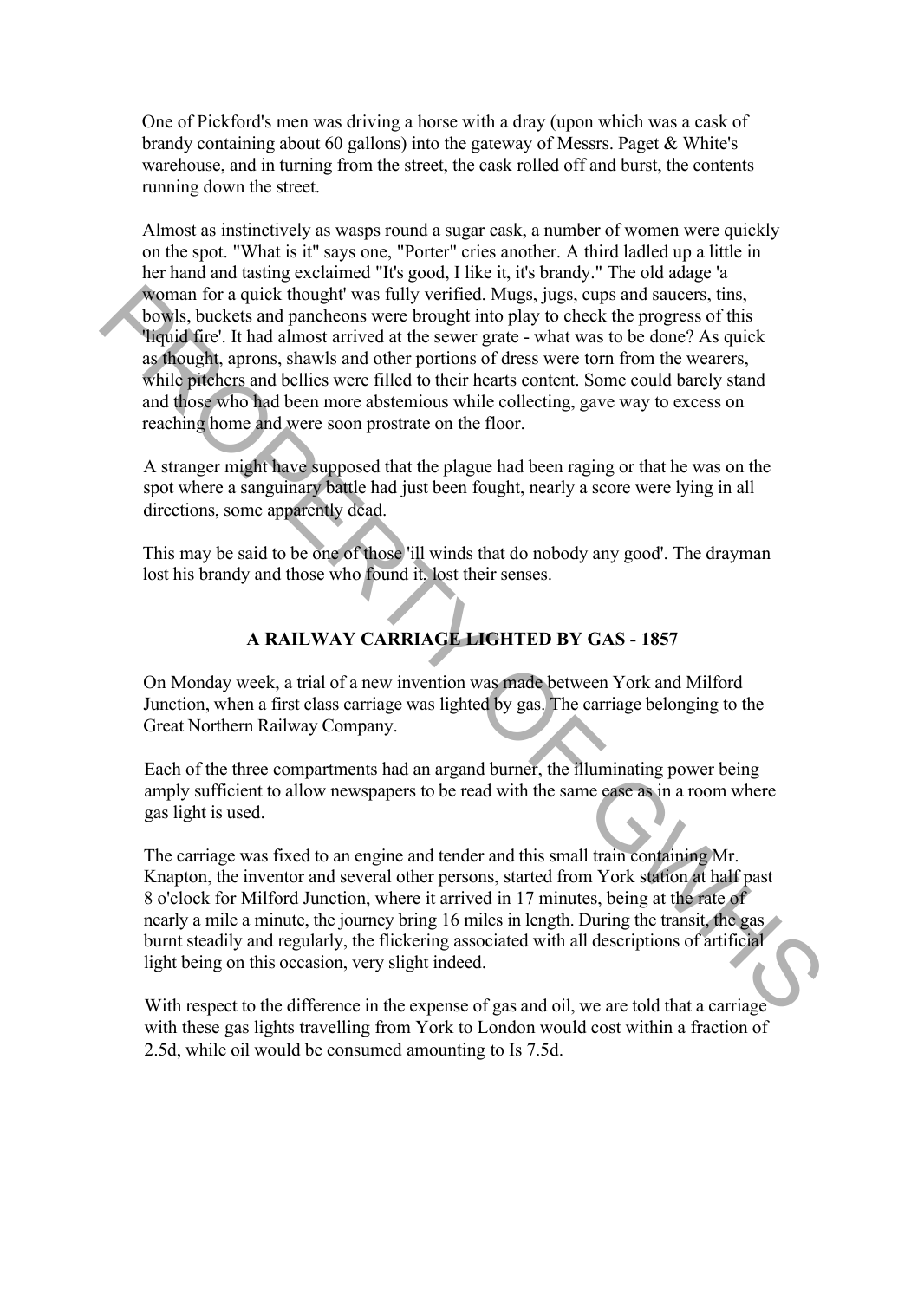#### **THE COMING OF WIRELESS TELPHONY**

Broadcasting as we know it did not start in Britain until 1920, when the Marconi Company's experimental station at Chelmsford was opened. On  $23^{\text{rd}}$  February Marconi employees started transmitting readings and then music.

The first broadcasts were readings from catalogues or recitals of extracts from train time tables, relayed in order to test reception. Thus a sentence like "The London, Brighton and South Coast Railway trains to Brighton leave London from Victoria station" would be repeated several times during an hour, being picked up by many amateur wireless enthusiasts who had made their own receiving sets.

At first no one thought of using the new medium for entertainment, but after a few weeks of reading, singers were asked to perform, and were paid for their services.

On 15<sup>th</sup> June 1920, Dame Nellie Melba sang from the Marconi station at the invitation of the Daily Mail. Her voice was clearly heard in Paris and Berlin and within a radius of 1000 miles.

More than any other, this broadcast drew the attention of the public to the possibilities of the wireless and within nine months the Postmaster General announced he was considering additional facilities for broadcastings of general interest.

The above three items were kindly supplied by Jim Colver. They can be found at Leicestershire Record Office under Ref: DE 1651.

#### **LECTURE BY DR. ALEXANDER GRAHAM BELL**

Dr. A. Graham Bell told a Derby audience of teachings for the deaf how he came to invent the telephone. He studied the problems of the deaf and tried to produce a machine that would hear for them. The study required the active persuasion of a deaf young woman which convinced him that speech reading was possible, thus his machine was unnecessary for that purpose. However the experiments were not wasted because his machine became the telephone instead, and the deaf young woman his wife. Brighton and South Coast Railway trains to Brighton leave London from Victoria<br>
Station" would be repeated several times during an hour, being picked up by many<br> **Arraigners** wireless enthusiasts who had made their own re

Source: Leicester Mercury 13/12/1920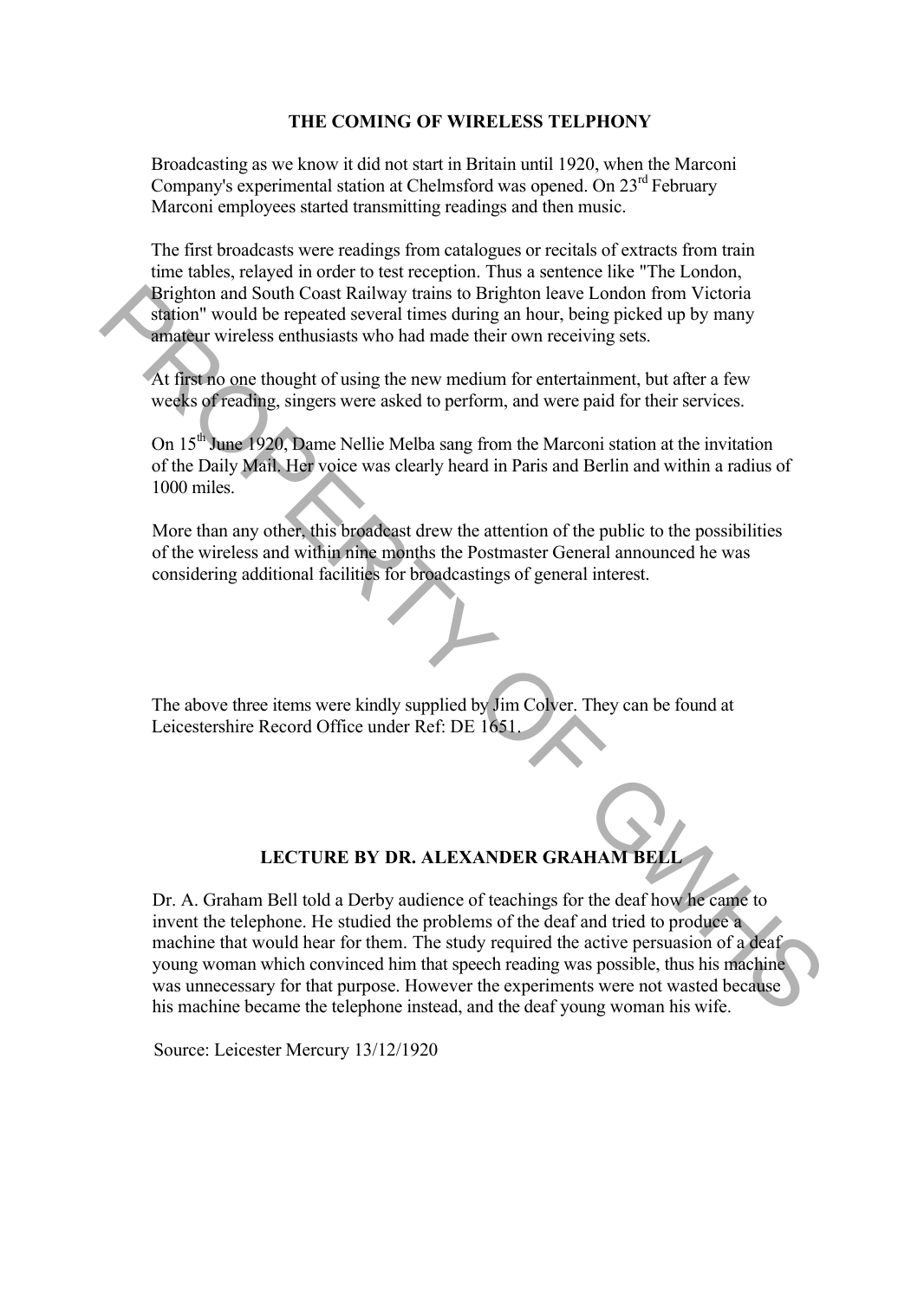#### **STEPHEN TAYLOR ORGAN BUILDERS & TUNERS -TWO LOCAL CONNECTIONS**

The business was founded by Stephen Taylor, in Leicester in 1866, with the help of an interest free loan of  $£100$  from the Thomas White Charity. This charity was founded some 460 years ago by Thomas White, a prosperous tailor and Lord Mayor of London, who gave estates worth  $£15,000$  for the benefit of the towns of Leicester, Coventry, Northampton, Warwick and Nottingham. Every fifth year the Trustees for the Leicester charity would receive the income produced that year and lend it to suitable young men aged 18 to 34 years who were resident in the town and wished to set up in business. The loans were for a maximum of  $£100$  and were interest free for nine years. Such is the good management of this Trust the loans are still available today, but moving with the times are currently for a maximum of  $£10,000$  and open to women as well. Thomas White whose contribution to the prosperity of these five towns must be huge is one of the four people commemorated with a statue on the Clock Tower.

Stephen Taylor was born in Sileby c!839 the son of a bootmaker and grandson of a Baptist minister. He received his schooling in a part of Sileby Church set aside for the purpose and it was also there that he played the violin as a member of the church band before it had an organ. He served his apprenticeship as a joiner but his love of music drew him to work as a tuner for a Worcester company when he had served his 'time'. Then by the age of 26, when already married to his wife Jane and with two small children, he had moved to Leicester and set up an organ building business in Albion Street. Working initially alone, he had moved premises by 1870 to 26, Clyde Street with a warehouse in Southampton Street, and then by 1877 to Erskine Street before, by 1881, finally settling permanently at 32A, Nelson Street. Here at this time he lived in a house adjoining his workshop and employed four men as well as his 18 year old elder son John Henry. Coventry. Northampton, Warwick and Nottingham. Fivery fifth year the Trustees for<br>the Leicester charity would receive the income produced that year and lend it to<br>surfaille young men aged 18 to 34 years who were resident i

Organ building as a separate occupation does not appear in the Leicester trade directories prior to Stephen establishing his business in 1866, so it seems he was something of a pioneer, in this district anyway. In Whites Directory of 1863, a few people are described as musical instrument makers, and some music teachers were also tuners, but in neither category was any particular instrument mentioned. There was a Stephen Taylor living at 7, Northgate Street whose occupation at this date was a carpenter so this was very probably our man.

By the time Harrods Directory for 1870 was published there were two organ builders listed as working in Leicester, Stephen, and one other person. In Whites Directory for 1877 there were still the same two in the town plus a further three in the county, and in Kellys Directory for 1888 the numbers in the town had increased to five with still three in the county. This shows that Stephen had competition, but also reflects the increase in business, as the prosperous Victorians with their expanding population built new places of worship and refurbished existing ones.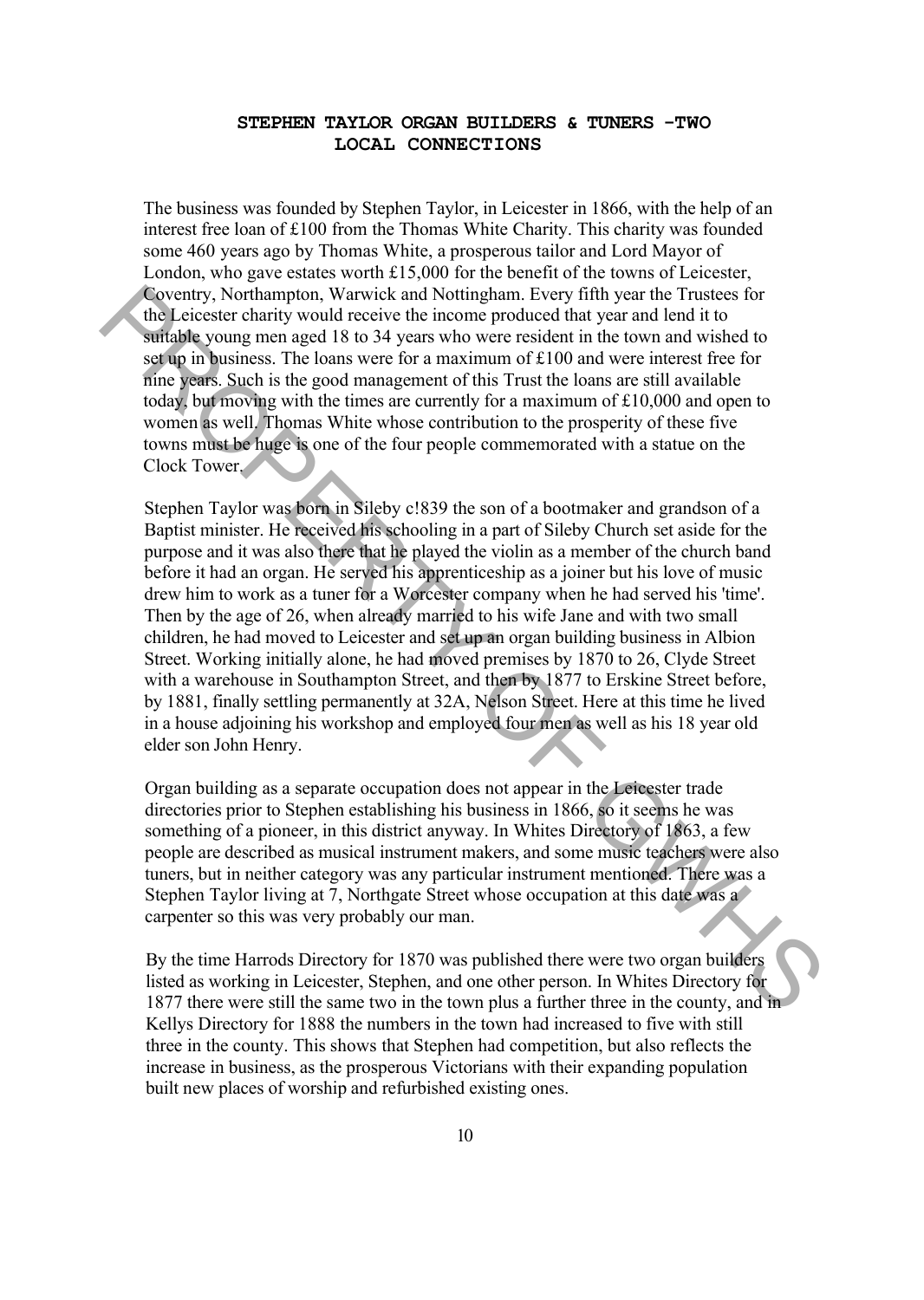Stephen had three sons, the previously mentioned John Henry, Stephen Oliver and Cardinal, and a daughter Annie. All the sons were much involved with church music. John Henry being organist for 60 years at St. John the Divine and Cardinal organist at St. Paul's, Leicester and later at St. Stephen's Presbyterian. But it was the middle son Stephen Oliver, born 1870, who carried on the business after the death, at the age of about 80 years, of his father, in December 1920. He continued until about 1949 when his two sons Stephen Alfred, born 1900, and Geoffrey took over.

In an interview in 1953 for the Leicester Mercury in their 'Looking at Industry' series of business articles Stephen Alfred could look back on a record of the firm having installed some 300 organs in churches around Great Britain. The majority in Leicestershire and surrounding counties. The largest was built in 1910 for St. Peter's, Leicester, while another outstanding example of their craftsmanship was the De Montfort Hall organ installed in 1913 shortly after the hall was completed. This organ was commissioned as a gift for the people of Leicester by Alfred Corah of the huge St. Margaret's hosiery company, himself an enthusiastic organ player. It came to be regarded as the Taylors' masterpiece, and one of the two finest civic organs in the country. Leading organists were eager to try it out and many wrote complimentary letters to the firm. In an interview in 1953 for the Leicester Mercury in their Tooking at Industry series<br>To find the first the stephen Alfred could look back on a record of the firm having<br>metalled some 300 organs in churches around Great B

In the interview Stephen Alfred added that in common with other industries there had been a heavy rise in labour and material costs in recent years, such that to build an organ of the type they designed and constructed for the De Montfort Hall would in 1953 cost more like Ä20,000 rather than the Ä4,000 it did in 1913. This meant that orders were in the main now for smaller sized organs and the days when some large residences had their own organs installed had long gone.

By 1953 the firm had been incorporated as a limited company, was the only organ builders in Leicester, and employed ten people. It trained its own staff and when choosing potential apprentices favoured lads who had a love of music combined with a certain mechanical sense.

Over time the De Montfort Hall organ fell into disrepair and became unplayable. Then by 1996 a concerted fund raising effort combined with help from the Corah Foundation and other benefactors led to a complete restoration. This enabled a celebration to take place in February 2004 when a day long series of musical events and conducted tours was held to mark the instrument's 90th birthday. Present on this occasion was a fourth generation Stephen Taylor, great grandson of the original builder.

There are two links with Wigston. Firstly All Saints' Church, has a Taylor organ which was installed in the west gallery in 1883 and formed part of a larger restoration and refurbishment programme. The vicar, Rev. Barber, then sold the old organ to Sproxton Church. The new Wigston organ was later moved to its present chamber.

A second link with Wigston has a really very sad ending. Stephen Alfred had remained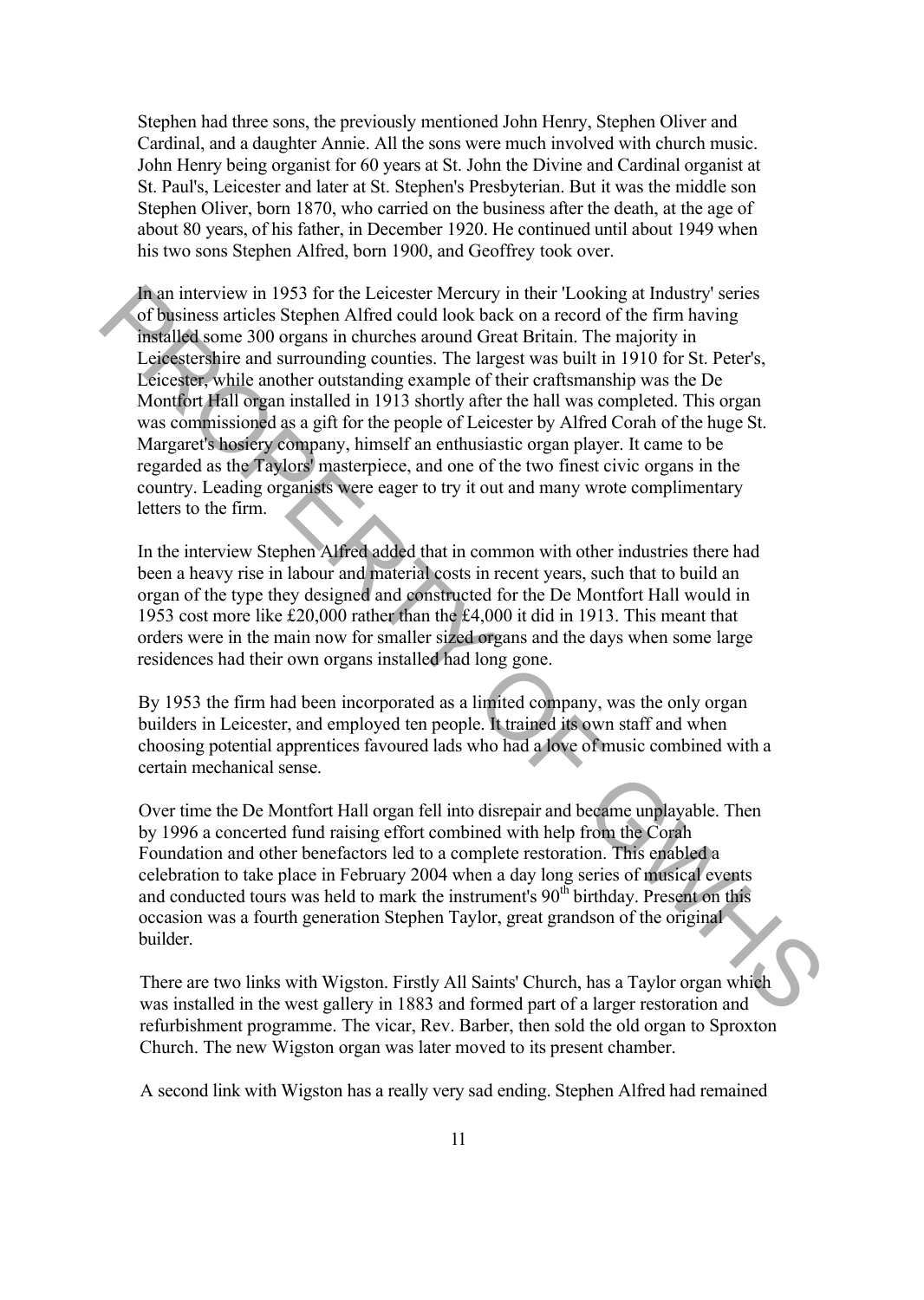a bachelor until aged 49 when in November 1949 at All Saints' he married 37 year old Margaret Marion Lawton of 38, Bell Street. Margaret was the adopted daughter and 'eyes' of the blind doctor Briggs and had continued living in the family house, next door to Shipp's drapers shop after his death. After the marriage Stephen Alfred duly moved in and they settled down to married life. On pleasant summer days Margaret was in the habit of driving out to country churches where her husband was working and the two would share a packed lunch in the church yard. He was a noted amateur botanist and no doubt found some interesting plants in those peaceful relatively undisturbed surroundings.

All this came to an abrupt end on 8/1/1954 when Stephen Alfred's car was involved in a road traffic accident. He suffered serious head injuries and died the same day in the Royal Infirmary. The deputy coroner Mr. G.E. Bouskell-Wade held an inquest and recorded a verdict of accidental death. The accident happened on the A47 at Leicester Forest East between the Red Cow Inn and Desford Cross Roads. The road was very icy and Stephen Alfred and the driver of on oncoming British Road Services lorry loaded with boxes of sweets realised this and both slowed right down. However they then slid towards the middle of the road and into each other, Stephen Alfred's car becoming embedded half underneath the other vehicle whose driver was greatly shocked but otherwise uninjured. **indisturbed surroundings.**<br> **All fultical stronghings**<br> **All fultical stronghing and don 8/1/1954 when Stephen Alfred's car was involved in<br>
<b>a goal Infimiany.** The deputy coronar Mr. G.E. Bouskell-Wade held an inquest a

Stephen Alfred had been on his way to Barwell where the company was engaged in repairing the parish church organ. Passengers in the car were his employees, Alan Cattell (21) electronic organ specialist, Geoffrey Hollings the chief tuner and Leslie Neat (17) apprentice. These three all had facial and head injuries too, Mr. Rollings was said to be very, very ill. That evening's Leicester Mercury which carried a front page account of the accident stated that the business of the company was being carried on under the direction of the late principal's brother, Mr. Geoffrey Taylor.

The firm continued but must have suffered greatly from such a devastating loss. It was still listed in Kellys Directory for 1966 but by 1969 the premises were not mentioned at all and there were no organ builders left in Leicester.

Margaret Taylor picked up the pieces of her life and carried on, supported by a group of very good friends. She continued to live in Bell Street until her house, Shipp's shop, the infant school and Deacon's hosiery factory all disappeared to make way for Sainsburys. She then moved to Cottage Road and passed away in 1982.

Tricia Berry

Sources: *Leicester Directories* as mentioned in the text, *Leicester Mercury* 16/10/1953 (Business Article), 8/1/1954 (Front page account of accident), 16/10 & 13/12/1903 (Thomas White Charity), 1/10/2003 & 21/2/2004 (Restoration & Birthday of De Montfort Hall organ), *Census* 1881 & 1901, *Parish Records, Death Certificate, Correspondence* concerning the sale of old Wigston organ to Sproxton in Duncan Lucas's collection.